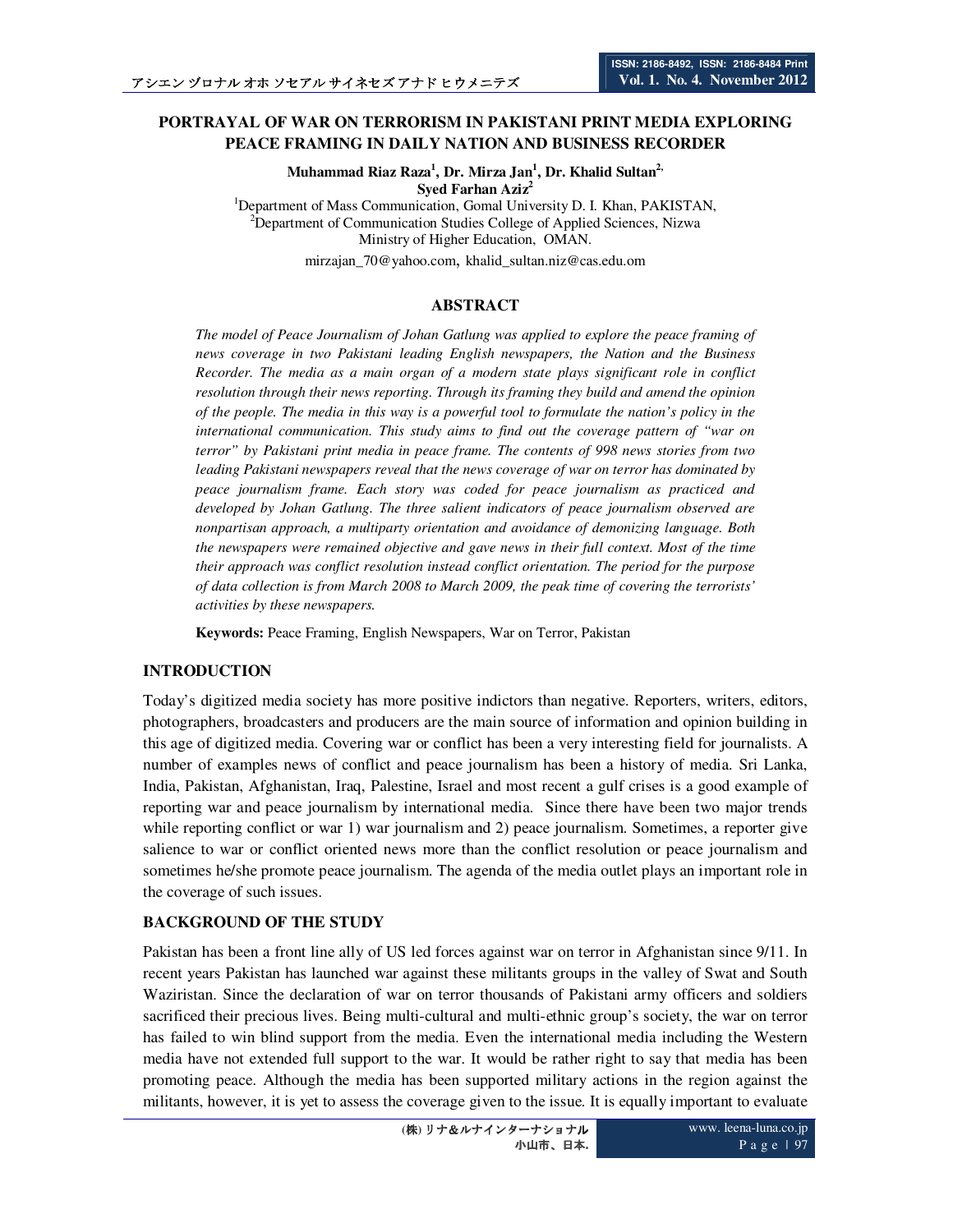the coverage pattern of these newspapers in the war on terror with special reference to peace journalism. The government of Pakistan more or less supported the position taken by the USA on the issue; however, some breakups have been noted during the decade of war. Due to which the policy line of media might be changed according to the foreign policy of the country concerned. The study is of great significance for policy makers and think tanks against war on terror. Since the media plays an important role in framing the issues by highlighting some and ignoring the other to build the public opinion because, it is equally important for public as how mainstream media frame war on terror. It is important to evaluate whether these newspapers have peace oriented or war oriented approach.

### **PROBLEM STATEMENT**

This study aimed to explore framing of peace journalism with special reference to war on terror in the two mainstream Pakistani English language dailies: The Nation and The Business Recorder for the period from March 2008 to March 2009. The following questions were posed to explore the framing trends of these papers:-

- 1. Whether and to what extent the newspapers frame peace journalism?
- 2. Whether the peace journalism dominates the war journalism in these newspapers?
- 3. Whether these newspapers are pro-peace journalism or pro-war journalism?

### *Peace Journalism*

Peace Journalism is defined "when editors and reporters make choices - of what to report, and how to report it - that create opportunities for society at large to consider and value non-violent responses to conflict"(Peace Journalisms). Peace journalism has coined by Johan Gatlung by shifting the focus from traditional war reporting or violence to empathy and non-violence. In his paper titled "The Structure of Foreign News", Gatlung criticized conflict focused reporting. In other words, the main focus of peace journalism is on conflict resolution instead conflict exposes. The term "peace journalism" was coined by Johan Galtung who criticized conflict-focused war reporting in his paper titled as "The Structure of Foreign News". His ideas created the framework for the movement of peace journalism.

Mia Verhoeff (2006) cited Lynch & McGoldrick (2005) that "Peace journalism is when editors and reporters make choices – of what stories to report and about how to report them – that create opportunities for society at large to consider and value non-violent response to conflict."

## *Principles of Peace Journalism*

The concept of peace journalism may have emerged more than three decades ago, but it has not gained wide acceptance among journalists nor attracted adequate attention from researchers. There is little, if any, empirical research on peace journalism, which is all the more relevant today in a world racked by strife and conflict. Few, if any, past studies have operationalized peace journalism. Thus, peace journalism made a leap from theory to practice without the benefit of research. (Lee & Maslog, 2005) According to Lynch the first guiding principle of Peace journalism is that it recognizes the complicated web of conflicting parties and goals and covers all sides of a story. It reports news with a wider lens that is more inclusive and less ethnocentric. The second principle of peace journalism is to shed light that how violence affects the people in all areas of the conflict, regardless of borders. It gives weight and value to human sentiments. The third principle is to give a voice to all the parties involved in the conflict with meaningful input, creative ideas, and non-violent solution. It begins a new narrative to actively change the way people understand violence. Finally, it educates the public on the difference between stated positions and real goals. It is often seen that how Government official information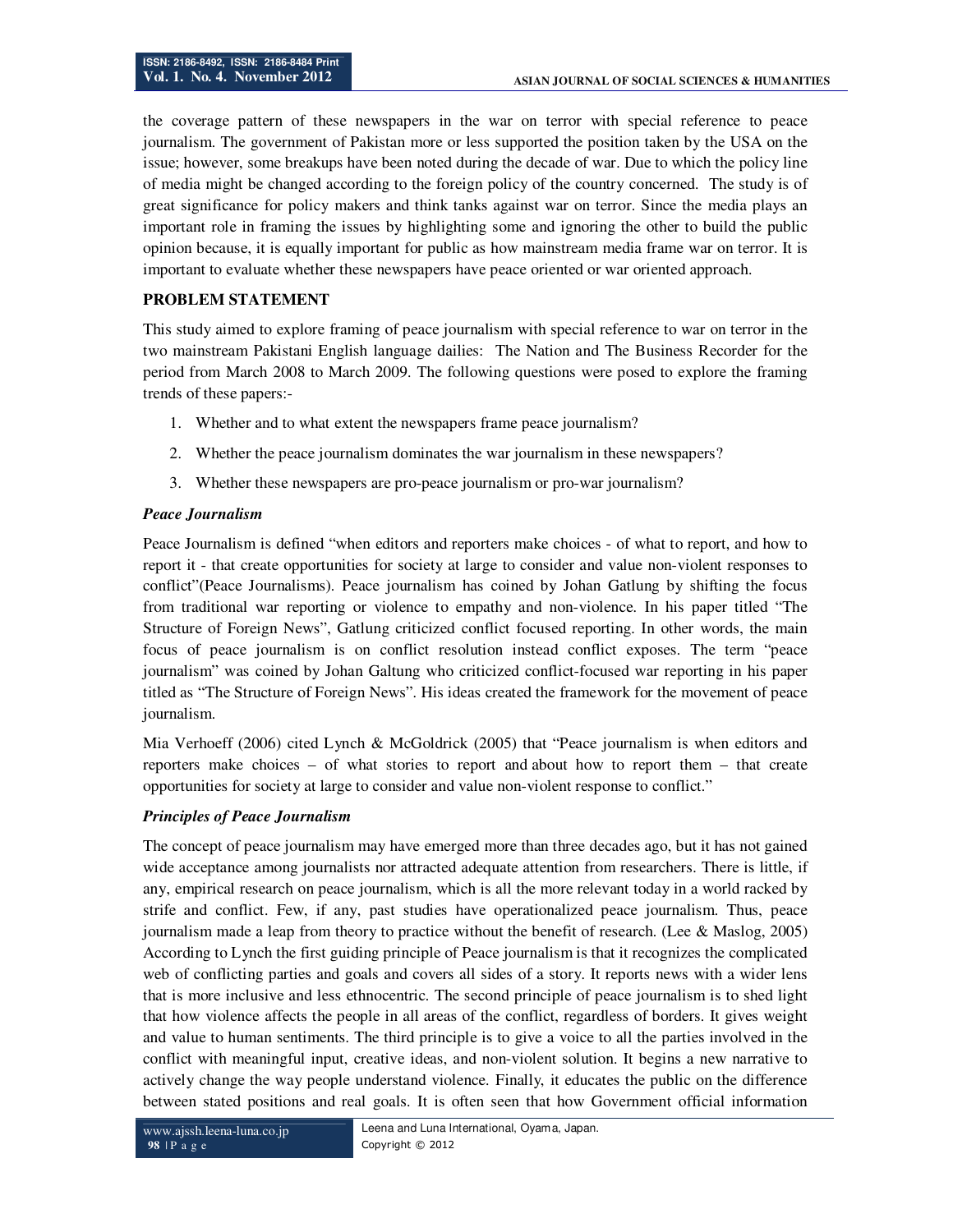released for the public is incomplete and biased. The public needs better-balanced information in order to make informed decision and it is peace journalism that provides it. Peace journalism seeks all of these goals without distorting facts or only covering peaceful perspectives. It is believed that if peace journalism is fairly written and used correctly, it can prove to be a new way of handling conflict and in this way it will promote global dialogue, de-escalation, and avoidance of violence altogether.

## **Role of Pakistan Against War on Terror**

Pervaiz Musharraf President of Pakistan in his address to united nation general assembly said, "The tragedy of 9/11 transformed security policies and changed geopolitical calculations. Pakistan took a strategic decision, based on the principles of humanity and our national interest, to support the war on terror."

Resultantly Pakistan received about \$11 billion from the United States for the logistical support it provided for the counter-terrorism operations from 2001 to 2008, and for its own military operations mainly in Waziristan and other tribal areas along the Durand line (Afghan border). On the other hand as a reaction of Army operations in federally administered tribal areas (Agencies), the Taliban started a series of bomb blasts and suicide attacks on general public and government officials/installations across Pakistan. There were about 2273 terrorist attacks took place from 2002 onward in which huge casualties besides worsening economy of Pakistan. Institute for conflict management generated a table showing annual fatalities in terrorist violence in Pakistan totaling of 25,329 people including military personnel's and civilians until 2008. Even these blasts swept the most renowned political leader Benazir Bhutto in 2007. Due to all these set backs the determination of Pakistani people, Pakistan Army and government did not lose up against war on terror. In the economic side, Federal Bureau of Statistics the contribution of agriculture and industrial sector to GDP saw significant decline from 2004 to 2009. The State bank of Pakistan reported that the foreign direct investment fell from \$1.116 billion to \$463 billion due to war against terror. A significant decline of 58.5 percent is observed.

## **LITERATURE REVIEW**

Nhung Bui (2012) cited Welch, (2005) that "After the 1991 Gulf War, there was a changing nature of international crises, from inter-state to intra-state, including a series of conflicts in Bosnia, Serbia, Rwanda, Kosovo and East Timor. All of these conflicts "saw 'Perception Management and Psychological Operations (PSYOPS)' deployed in support of military operations". He further cited Balnaves, Donald & Shoesmith, B., 2009 that "The terrorist attack on the twin towers in New York on September 11, 2001 further pushed national governments to escalate activities in the so-called PSYOPS, which gave rise to a modern term "information warfare" that "refers to propaganda and persuasion campaigns, including deception" by military forces and governments."

 Media researchers have since then been focusing more on governments' use of media, A number of media studies conducted to assess the media coverage patterns during and after conflict/war. Jacobsen (2000) of the view that, "media coverage is always biased with nationalistic and ideological tendencies. We can quote many examples of such conflicts on international level in the last 25 years like Afghanistan, Azerbaijan, Sri Lanka, East Timor, Kashmir, Moldova, Liberia, Nagorno Karabakh, Sierra Leone, Tajikistan, Sudan, etc. It is a general perception in the international media that ABC, CBS,NBC, and CNN did not cover Gulf War neutrally. Carruthers (2000) explained that the mass media, due to state restrictions and military censorship, follows the state policy in reporting conflict. Hence as supportive state in its wartime propaganda has been significant. Wolfsfeld (2004) of the view that the "default mode of operation for the press is to cover tension, conflict, and violence"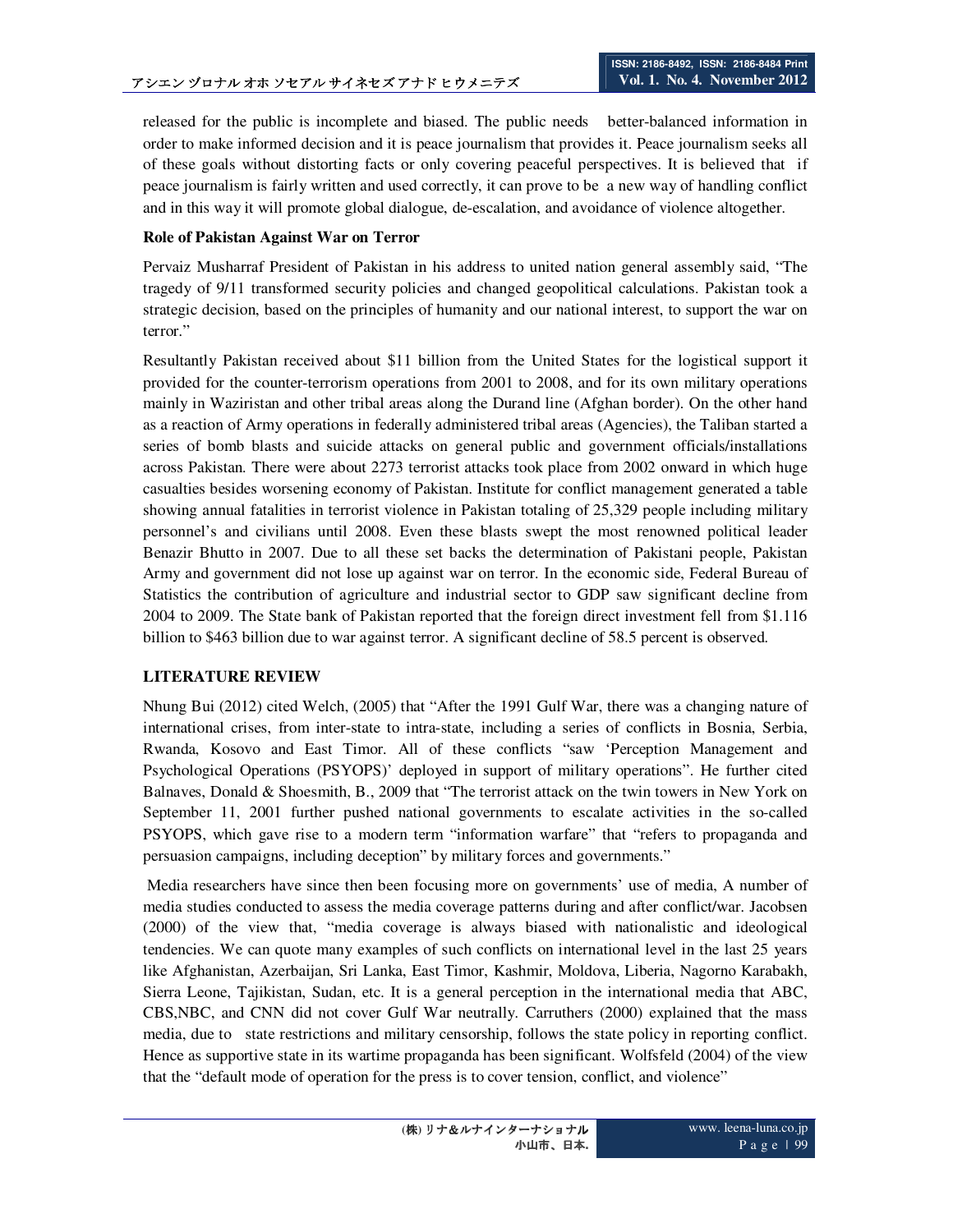Bui (2012) cited Kempf & Reimann (2002) that "Media in Western countries deployed "two-sided messages and double-bind communication" to create a deceptive appearance of their contribution to the de-escalation of the Gulf War. He further quoted Zelizer (2004) on the manipulation of "schematic" war images; and of Mral (2006) on the rhetoric's used by the US and its coalition to legalize their 2003 invasion of Iraq." Bui (2012) further quotes the views of Nye, 2008; Gilboa, 2000, 2002; Entman, 2008 that "Media studies on war reporting focus on a wide range of issues and take the political influence on media coverage from governments of war players as a core theory. As a new form of propaganda, public diplomacy has been increasingly used in media research on war reporting, thanks to its tie to national security and foreign policy."

### *Peace Theory*

Taking clue from this Galtung coined the term peace journalism in 1970, sand developed two opposing modes of reporting wars, i.e.," peace or conflict journalism "and "war or violence journalism. Mcgoldrick, 2001; Patel, 2004 opined that, "Peace journalism brings before us all the black and white sides of the conflict. In this way it de-escalates the tension and minimizes the rift between opposed parties .It does not repeat those facts that demonize one side or the other and sets the ground for further conflict. Lynch & Galtung's (1986, 1998) classified war and peace journalism on the basis of four broad practice and linguistic orientations: peace/conflict, truth, people, and solutions whereas war journalism is oriented in war/violence, propaganda, elites, and victory. According to Galtung the objective of peace journalism is to "identify the conflict formation, the parties, their goals and the issues, and not fall into the trap of believing that the key actors are where the action (violence, war) is". In peace journalism peace-oriented journalists must first accept that a conflict exists, and explore conflict formations by identifying the parties, goals and issues. They understand the conflict's historical and cultural roots, and create empathy and understanding by giving voice to all parties (not only two opposing sides). By applying peace journalism practices in reports of the conflict, the peace journalist creates a setting in which the causes of and possible solutions to the conflict become transparent and obvious. Other peace journalism approaches prescribed by Galtung include writing editorials and columns to urge reconciliation and focusing on common ground rather than on vengeance, retaliation, and differences, and emphasizing the invisible effects of violence (e.g., emotional trauma, and damage to social structure and culture). In contrast, the traditional war journalism approach plays up with conflict. It places participants into two opposing sides in a zero sum game("them-vs.-us"), and its focus is on the visible effects of war such as casualties, injuries, and damage to property.

## *Expansion of Peace Theory*

Galtung observed Transcend Peace University where two experienced lecturers namely Mcgoldrick and Lynch (2000) expanded on Galtung's (1986) classification of war journalism and peace journalism and further proposed seventeen peace journalism-based practices for news coverage of war. War reporting is often based on chaos and sensationalism. The main purpose is to increase circulations of the media outlets and to enhance readerships/viewership. Its primary focus is on action oriented and superficial events with short background of history and context. Peace journalism also focus on the causes of violence or war, and it does not follow simple narrative style. It explains the reasons and causes of the violence and looks on the frames of the conflict as how it is covered by the media. It suggests causes and options for every stakeholder. It gives equal coverage to the point of views of all rival groups to bring about the peaceful resolution of the conflict. Through its balance approach the peace journalism aims to promote friendly environment even it supplement by focusing on solutions rather than the Its explicit aim of is to promote peace initiatives from whatever quarter, and to help its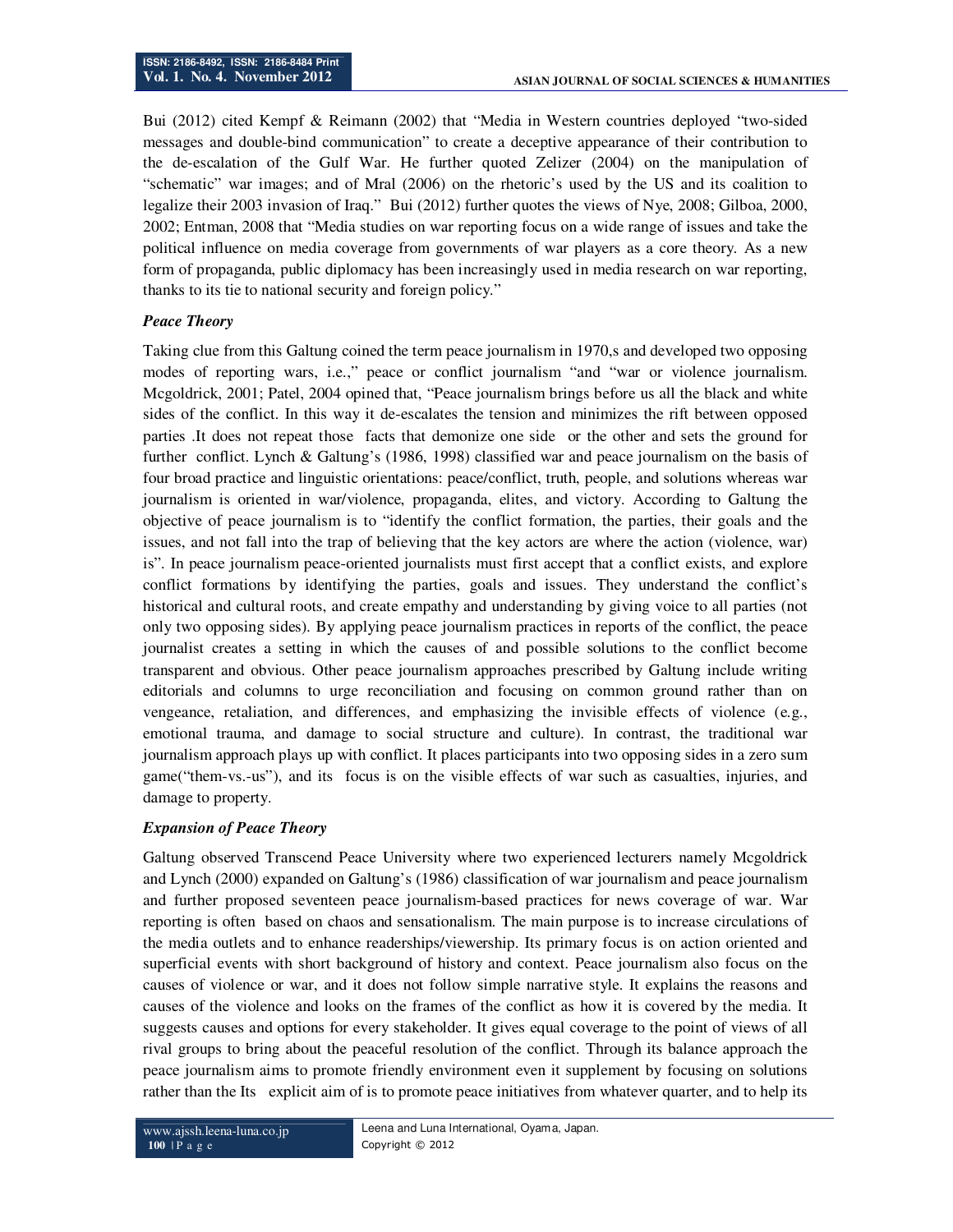readers to differentiate between stated positions and real goals of the parties involved in the conflict arena. It supplements the news conventions to give peace a more chance by focusing on solutions rather than conflict oriented activities.

### *Peace Journalism Model*

The concept of Peace Journalism improved by Lynch and McGoldrik (2005) placed more emphasis on practical sense of media performance and came up with Peace Journalism model. Reporters and editors are the key players in this model. According to them "Peace Journalism is when editors and reporters make choices, about when to report and how to report it, which create opportunities for society at large to consider and to value non-violent, developmental responses to conflict."

| <b>Peace Journalism model</b>             |                                             |  |  |
|-------------------------------------------|---------------------------------------------|--|--|
| <b>Peace/ Conflict Journalism</b>         | War/Violence Journalism                     |  |  |
| I. Peace/Conflict-Orientated              | I. War/Violence-orientated                  |  |  |
| Explore conflict formation, x             | Focus on conflict arena, 2 parties,         |  |  |
| parties, y goals, z issues, 'win-win'     | 1 goal (win), war, zero-sum                 |  |  |
| orientation                               | orientation                                 |  |  |
| Open space, open time; causes             | Closed space, closed time; causes and       |  |  |
| and outcomes anywhere, also in            | exits in arena, who threw the first         |  |  |
| history/culture                           | stone                                       |  |  |
| Making conflicts transparent              | 3. Making wars opaque/secret                |  |  |
| Giving voice to all parties,              | 4. 'us-them' journalism, propaganda,        |  |  |
| empathy, understanding                    | voice, for 'us'                             |  |  |
| See conflict/war as problem,              | 5. See 'them' as the problem, focus on      |  |  |
| focus on conflict creativity              | who prevails in war                         |  |  |
|                                           | 6. Dehumanization of 'them'; more so        |  |  |
| Humanization of all sides; more           | the worse the weapon                        |  |  |
| so the worse the weapon                   | Reactive: waiting or violence before        |  |  |
| Proactive: prevention before any          | reporting                                   |  |  |
| violence/war occurs                       | Focus only on visible effect of             |  |  |
| Focus on invisible effects of             | violence (killed, wounded and               |  |  |
| violence (trauma, damage to               | material damage)                            |  |  |
| structure/culture)                        | II. Propaganda-Orientated                   |  |  |
| II. Truth-Orientated                      | Expose 'their' untruths / help 'our'        |  |  |
| Expose untruth on all sides /             | cover-ups/lies                              |  |  |
| uncover all cover-up                      | <b>III.</b> Elite-Orientated                |  |  |
| <b>III.</b> People-Orientated             | Focus on 'our' suffering; on able bodied    |  |  |
| Focus on suffering all over, on women,    | elite males, being their mouthpiece         |  |  |
| aged, children, giving voice to voiceless | Give name of their evil-doers               |  |  |
| Give name to all evil-doers               | Focus on elite peace-makers                 |  |  |
| Focus on people peace-makers              | IV. Victory-Orientated                      |  |  |
| <b>IV.</b> Solution-Orientated            | Peace = $\text{victory} + \text{ceasefire}$ |  |  |
| Peace = $non-violence + creativity$       | Conceal peace initiatives, before           |  |  |
| Highlight peace initiatives, also to      | victory is at hand                          |  |  |
| prevent more war                          | Focus on treaty, institution,               |  |  |
| Focus on structure, culture, the peaceful | the cont rolled society                     |  |  |
| society                                   | Leaving for another war, return if          |  |  |
| Aftermath: resolution, reconstruction,    | the old flares up again                     |  |  |
| Reconciliation                            |                                             |  |  |

The debate on peace journalism has been a hot topic in the recent years and it has remained under strong criticism. Since the incident of 9/11 the media have been taking a bulk of news relating to war on terrorism all over the world. Media cover the war on terror according to the vested interests of their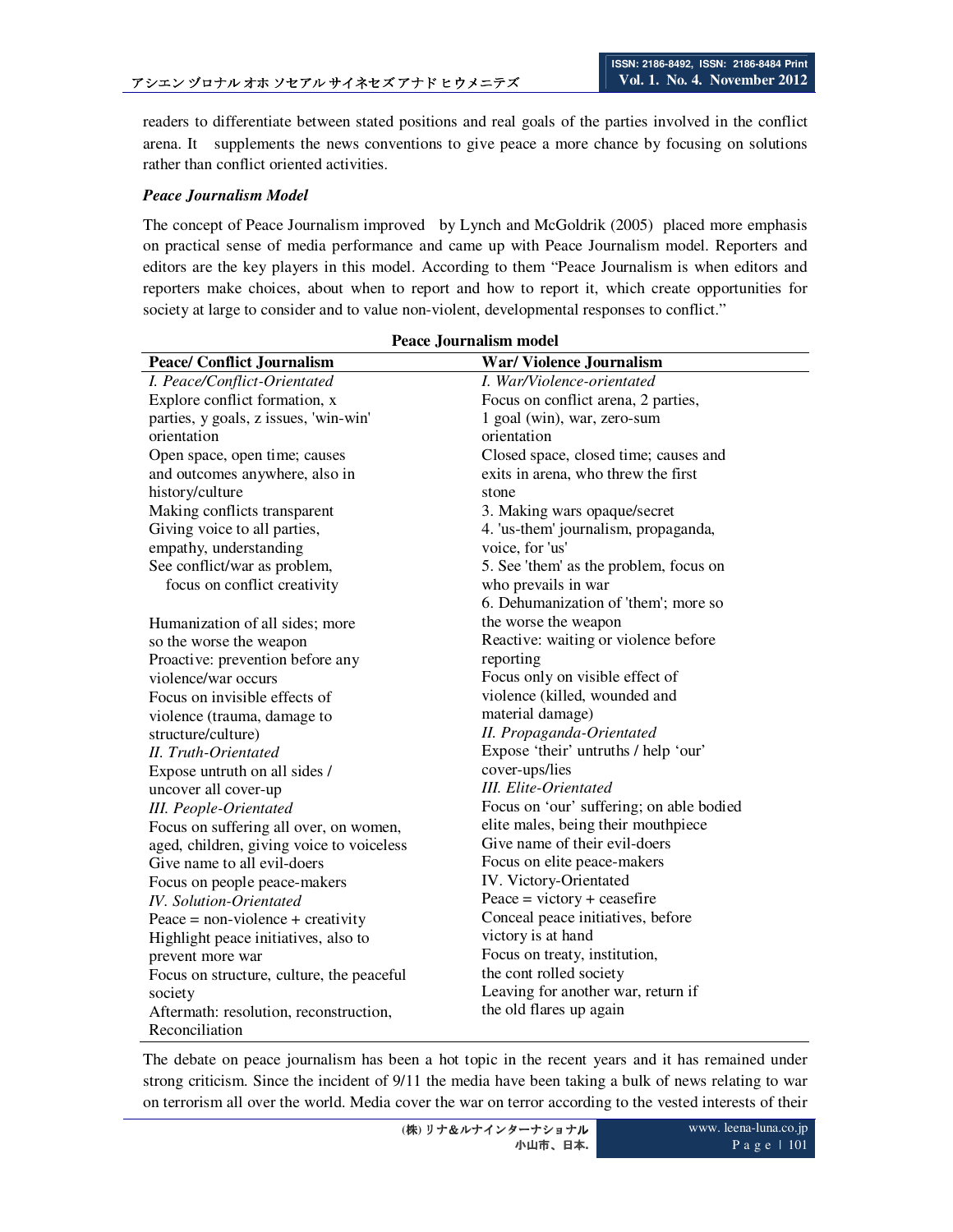nations. However, the focus of the big powers is to eliminate terrorism, therefore, the peace theory is much active in these nations. The opponents of peace journalism theory raised many objections. Firstly, in their opinion, peace journalism is complete departure from objectivity. They further say that such coverage compromises the integrity of journalists. Peace journalism negates the traditional journalistic values of detachment, objectivity and neutrality. Secondly peace journalism gives much credence to direct and powerful effects of media. It ignores the fact that journalist could not stand outside the cultural influence of the society in which he lives and works. Thirdly peace journalism is a normative model that fails to take account of the constraints in news production due to organizational and institutional factors.

However, peace journalism is an evolving field in the post modern era and is now getting its place as an full fledge discipline in the developed nations and the time is not far when it will become an important discipline among developing nations. Lee and Maslog were among the first who operationalized peace journalism and test it empirically via quantitative content analysis. They examined newspapers from war and peace framing and analyzed the application of peace journalism theory. They based their operational definitions of war journalism and peace journalism frames according to the model of Johan Galtung, Lee and Maslog (2005) examined war/peace journalism frames and salient indicators in Asian newspapers' coverage of four Asian conflicts. They found that 56 percent of the stories had framed in war journalism. Using Galtung's model of war and peace journalism in a content analysis, they found that three most salient indicators of peace journalism were: avoiding demonizing language, taking a nonpartisan approach and maintaining a multiparty orientation whereas the salient indicators of peace journalism were: here and now, elite orientation, and dichotomy of good guys and bad guys.

Siraj (2007) explores framing of war and peace journalism in the Pakistan-India conflict over Kashmir in elite US newspapers. The study showed that the number of war journalism stories and frames were greater than the number of peace Journalism stories and frames. The contribution of US byline is more in peace journalism whereas the contribution of the Indian byline is more towards peace journalism. Siraj (2010) frames war and peace journalism on the perspective of Talibanization in Pakistan. He found that most of the stories are framed in war journalism rather than peace journalism. The mean story length of the overall coverage is also higher for war journalism. As compared to Urdu press, the English press was dominated by war orientated stories. Taliban received more unfavorable slant rather than unfavorable slant in the overall coverage.

## **THEORETICAL FRAMEWORK**

This research study designed to get benefit from framing theory; peace journalism frame and war journalism frame. Paul & Kuypers (2010) cited Gamson and Modigliani (1987) that "A central organizing idea or story line that provides meaning to an unfolding strip of events" (p. 143). Framing theory provided the solid background for research scholars and they used it as an important tool to explain both War and Peace news stories (Christensen, 2005; Yang, 2003; Scheufele, 1999). In the words of Tankard et al.(1991) "framing stems from a process of "selection, emphasis, exclusion, and elaboration," (p.3). Entman (1993) standardized framing as, "To frame is to select some aspects of a perceived reality and make them more salient in a communicating text, in such a way as to promote a particular problem definition, causal interpretation, moral evaluation, and/or treatment recommendation for the item described," (p. 52).

The media framing facilitate to highlight certain aspects of a news item and ignore certain aspects of a news item according to the agenda set by the news outlet or news team. In this way the reaction of the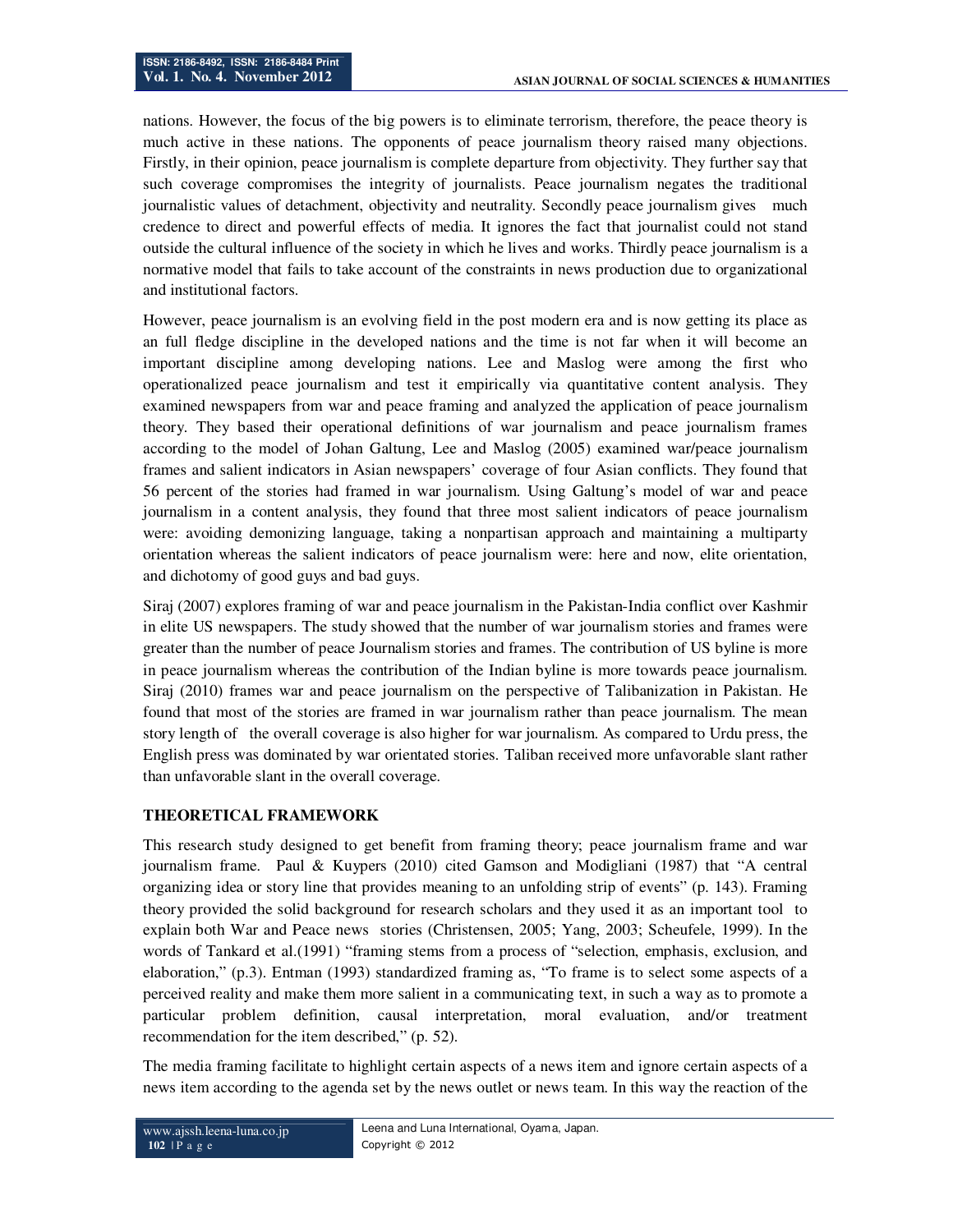audiences might be different towards framed news than simple news. The media outlet has many ways to influence the audiences by using certain phrases, words and reinforcing other ideas by undermining other ideas. Theory of Framing is the theoretical framework of this study because war and peace journalism frames are used to assess news stories on " war on terror." Since the Pakistan has been a front line ally in the most controversial war on terror, the Pakistani media has divided on the issue of support to this war. Therefore, they cover the issue in peace as well as in war frame.

### **METHODOLOGY**

### **Sampling**

Two elite English language newspapers were selected on the basis of their reputation and circulation to measure the phenomenon of the framing war on terror. Universe of the study was all news stories on war on terror covered in both these newspapers during the studied period. A list of stories for content analysis is generated from Lexis- Nexis by entering the key word "War on Terror". Each story is coded for topics Bomb blast, Drone attack, Coalition (Pakistan policy, US policy), Economy, Society, Foreign aid, frames; War journalism / peace journalism (Taliban as a friend or foe)

### *1. Peace Journalism*

Peace journalism means journalism that promotes peace initiatives. It undermines religious and ethnic differences and does not advocate for further conflict. Conflict resolution and reconciliation activities among these groups are promoted.

### *2. War Journalism*

War journalism means journalism that covers only one side picture of the conflict and in which they used military offensive language. There is no historical background and the media outlet uses superficial narrative.

### *3. Framing*

Framing defines as how a news event was covered and organized in the context of war. The present study applied three frames, "peace frame and war frame" by using nine indicators of war journalism and peace journalism designed by Johan Galtung. Third frame includes the news stories which do not fall within peace or war frame.

### *4. Friend*

In includes the stories that depict Taliban as friend by their words or context.

### *5. Foe*

In includes the stories that depict Taliban as foe of humanity by their words or context.

## **FINDINGS**

### **Table 1. Coverage of News stories by Newspapers in war and peace journalism**

| <b>Newspaper</b>         | War Frame | Peace Frame | <b>Neutral</b> | Total       |
|--------------------------|-----------|-------------|----------------|-------------|
| Nation                   | 118       | 419         | 19             | 556         |
|                          | 64.8%     | 53.7%       | $(52.8\%)$     | 55.7%       |
| <b>Business Recorder</b> | 64        | 361         |                | 442         |
|                          | $35.2\%$  | 46.3%       | $(47.2\% )$    | 44.3%       |
| Total                    | 182       | 780         | 36             | 998         |
|                          | 100.0%    | 100.0%      | $(100.0\%)$    | $(100.0\%)$ |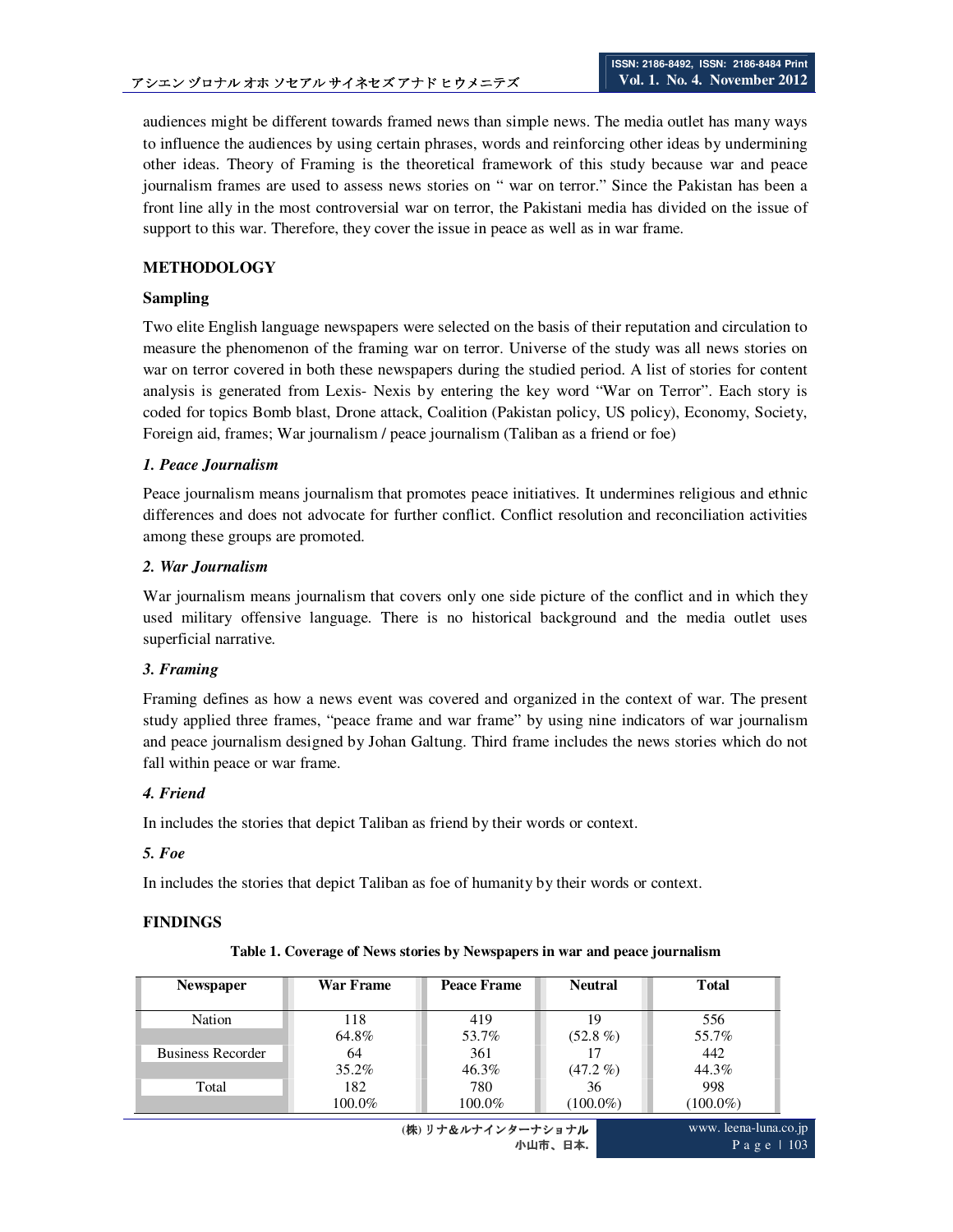Table 1 showed the overall coverage of both the newspapers which promoted peace journalism in relation to the issue of war on terror. 998 news stories were published during the period in which Nation and Business took share of 55.7% and 44.3% respectively. Both the newspapers gave more coverage to peace stories, i.e, 780 (78.2%) while stories, i.e, 182(18.2%) remained in the war frame. The Chi square= 73.037; p=.000 test shows the difference

| <b>Categories</b>        | Frequency | <b>Valid Percent</b> | Chi square |
|--------------------------|-----------|----------------------|------------|
| bomb blast               | 247       | 24.7                 |            |
| drone attack             | 120       | 12.0                 |            |
| Coalition                | 142       | 14.2                 | 73.037;    |
| Economy                  | 112       | 11.2                 |            |
| US policy                | 100       | 10.0                 | $p=.000$   |
| Society                  | 200       | 20.0                 |            |
| <b>International Aid</b> | 32        | 3.2                  |            |
| Total                    | 998       | 100.0                |            |

|  |  |  | Table 2. Topics in the News coverage of War on Terror |
|--|--|--|-------------------------------------------------------|
|  |  |  |                                                       |

Finding have been shown that both the newspapers covered the stories of bomb blast more intensively, i.e., 247(24.7%), followed by 120(12.0%) stories of Drone attacks coalition news (US and Pak), 142(14.2%), and Social news stories, i.e., 200 (20.0%) respectively. Much coverage has given to the issues relating to peace journalism and the difference is significant towards peace journalism (Chi square= 73.037; p=.000).

| Table 3. Framing of Taliban as Foe or Friend |  |  |  |  |
|----------------------------------------------|--|--|--|--|
|----------------------------------------------|--|--|--|--|

| Frame             | <b>Frequency</b> | <b>Valid Percent</b> | Chi squire test |
|-------------------|------------------|----------------------|-----------------|
| Taliban as friend | 220              | 22.0                 |                 |
| Taliban as foe    | 654              | 65.5                 | 479.431;        |
|                   |                  |                      | $p = .000$      |
| Neutral           | 124              | 12.4                 |                 |
| Total             | 998              | 100.0                |                 |

Result prescribed that both the newspapers framed Taliban more as foe 650 (65.5%) than as friend 220  $(22.0\%)$  and remained Neutral 124 (12.4%) and the difference is significant. (Chi square=479.431; p= .000).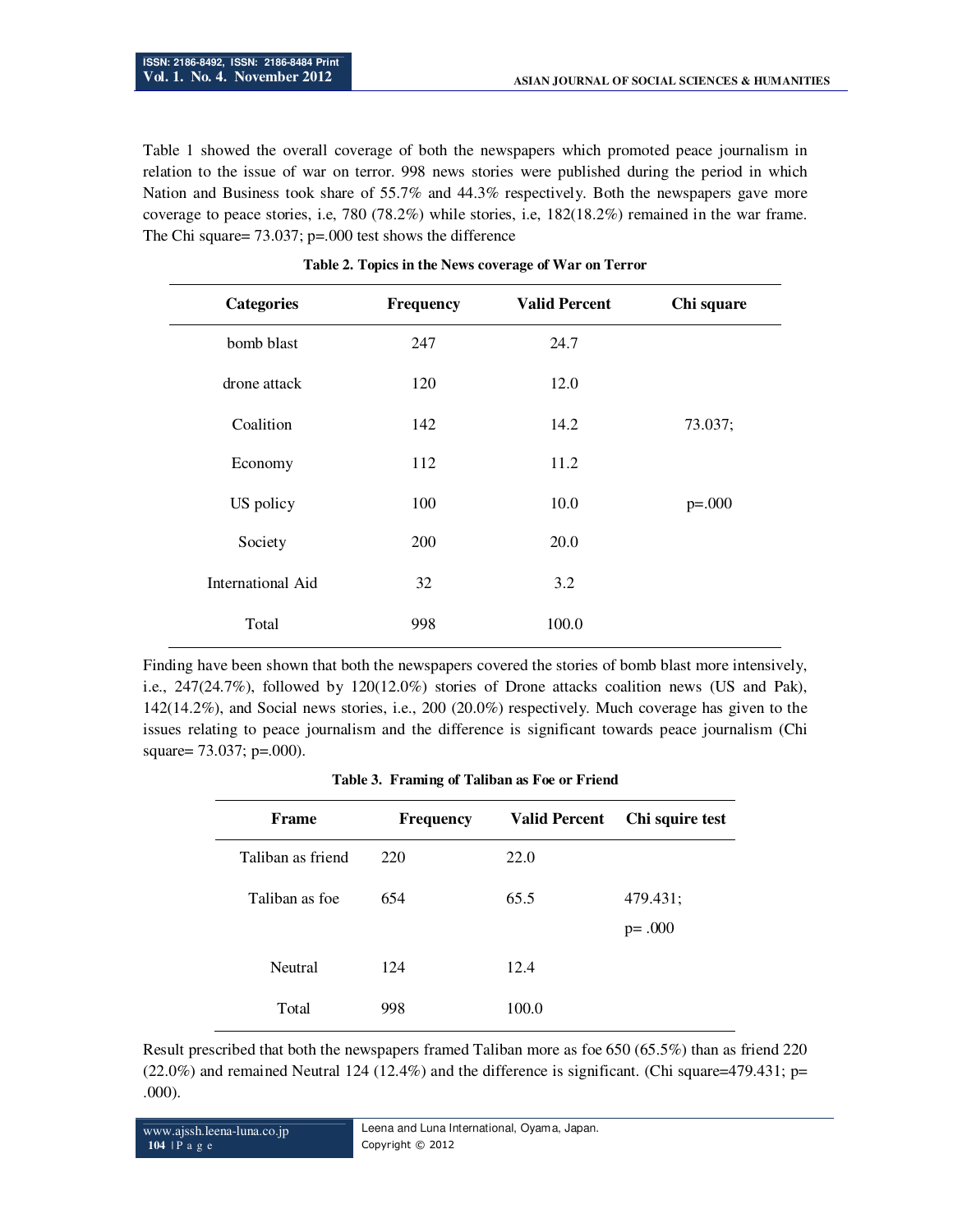| Frame   | <b>Frequency</b> | Percentage |
|---------|------------------|------------|
| Peace   | 780              | 78.2%      |
| War     | 182              | $18.2 \%$  |
| Neutral | 36               | $3.6\%$    |

**Table 4. Distribution of War and peace Frame in the News Stories** 

Table 4 depicted that frequency of peace stories was greater than the frequency of war stories i.e., 78.2% and 18.2% respectively. The peace frame was clearly dominated the war frame as indicated by significance level (chi square=934.325;p=0.000).



### **WAR AND PEACE FRAME**

# **DISCUSSION AND CONCLUSION**

Out of 998 news stories which published during the studied period 780 (78%) stories fall within peace frame while only 182 (18%) relates to war frame. The results show that the overall coverage was dominated by peace frame. However, the topic bomb blast which has covered 247 times is greater in number followed by the stories related to social news.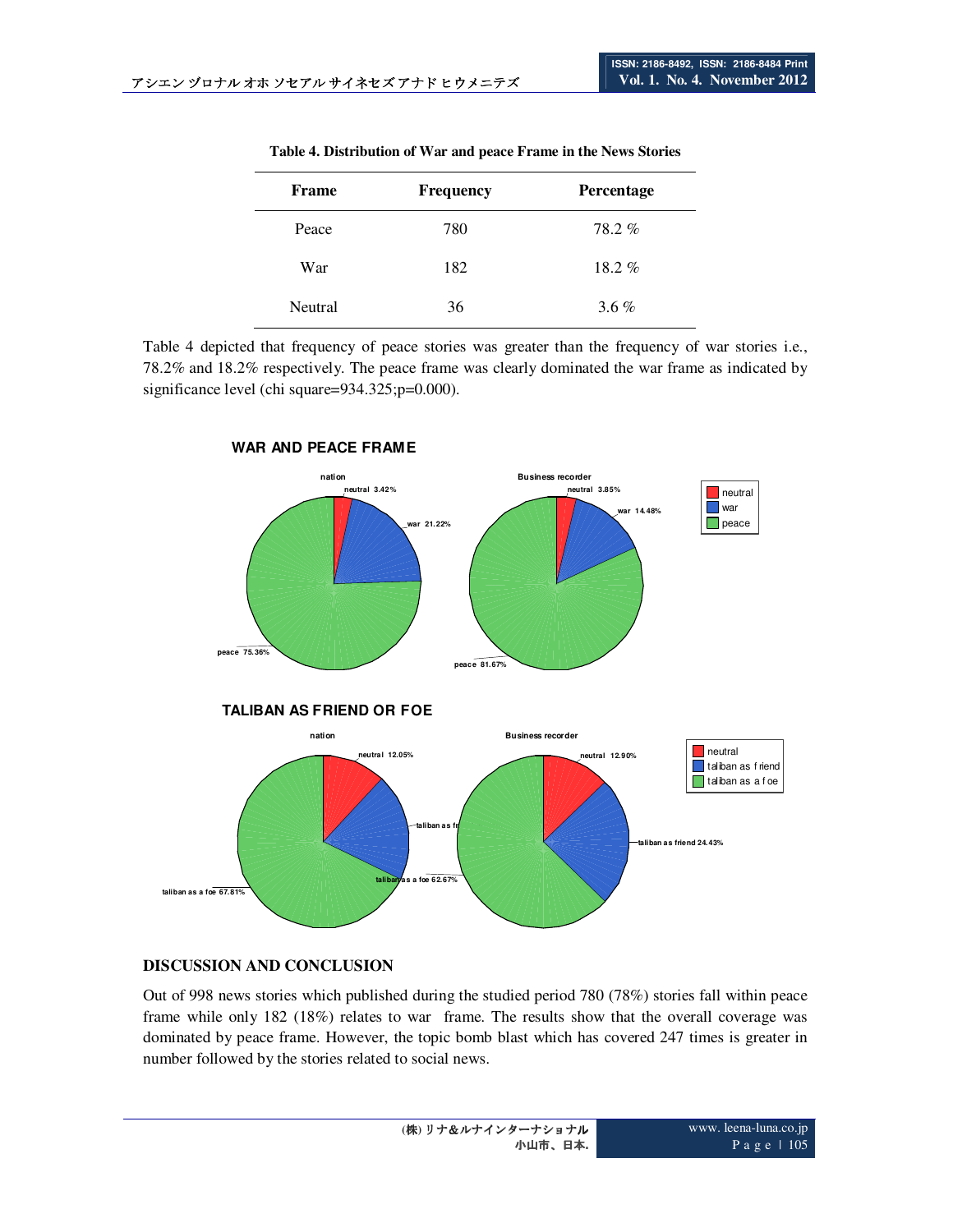Susan *et al.,* (2008) cited Annabring & Spohrs, (2004) that "Media scholars have found that the media present conflicts primarily as "a competitive win-lose process" in which an idealized, positive 'self' defeats demonized, negative 'others'." A study conducted by Lee *et al.,* (2006) regarding the coverage of war and peace frame. They were of the view that the peace journalism trend was found in the Muslim majority states on Iraq war. They also found that war journalism tendency was clearly dominated in the media of non-Muslim countries. They observed that religion was the important factor in shaping the news of the conflict.

In the present study the analysis of published stories on the issue of war on terror clearly indicates the peace frame in the two English dailies of Pakistan. War frame approach has avoided and peace frame approach has applied. Thus it supports our first hypothesis that the coverage framed more peace journalism rather than war journalism. There are two important factors behind this trend of peace journalism. Both these papers adopted a long term approach to fight against terrorism and encourage the dialogue process between the ethnic groups and coalition partners. It is also noted that these two newspapers support the policies of their country and process of dialogue to reach on peaceful agreement.

The more covered topics were bomb blasts, society, coalition and suicide attacks. The results show that the peace framing approach has been applied by giving a reasonable space to the issues and their resolutions regarding war on terror. These newspapers condemn and criticize the attacks and destruction activities of the Taliban in most of their news stories during the said period. Media paid more time, space and focus on the social and economic impact on people and society whenever the bomb blast or suicide attack occurred. The approach of the media in general was remained around peace framing. They framed war on terror mostly in peace journalism and supported to amicable solution of the problem. Their language and tone was peace rather than war oriented.

Another important issue to measure the frame was the coverage of Taliban as a friend or foe. Since the Talibans are party in the war on terror, the media was and is covering Taliban and their activities with keen and great interest. They are main stake holder in this war on terror. It is pertinent to depict the image of Talibans to know the mindset of the Pakistani media. The results indicate that both these newspapers portrayed them as foe (65%) than as friend (22%). It has been noted that the both these newspapers remained unfavorable to the Talibans. From the study we can say that the peace journalism frame is more significant than the war journalism. The Pakistani print media shows responsibility and self regulation by promoting peace journalism frame in their coverage. The print media avoided to highlight war stories in terms of their voice, tone or language. Further the study portrayed the image of Taliban in media as foe rather than friend.

### **REFERENCES**

- Carruthers, S. (2000). The Media at War: Communication and Conflict in the Twentieth Century. New York: St. Martin's Press.
- Dietram, A.S. (1999). Framing As a Theory of Media Effects. http://www.asc.upenn.edu/usr/ogandy/
- Entman, R. (1993). Framing: toward clarification of a fractured paradigm. Journal of Communication, 43(4), 51-58.
- Galtung, J. (1986). On the Role of the Media in Worldwide Security and Peace, 12–34 in T. Varis (ed.) Peace and Communication. San Jose, Costa Rica: Universidad para La Paz.
- Galtung, J. (1998). Media: Peace Journalism. Chapter 5. Retrieved from http://www.crnetwork. ca/ programs /Peace Journalism.htm.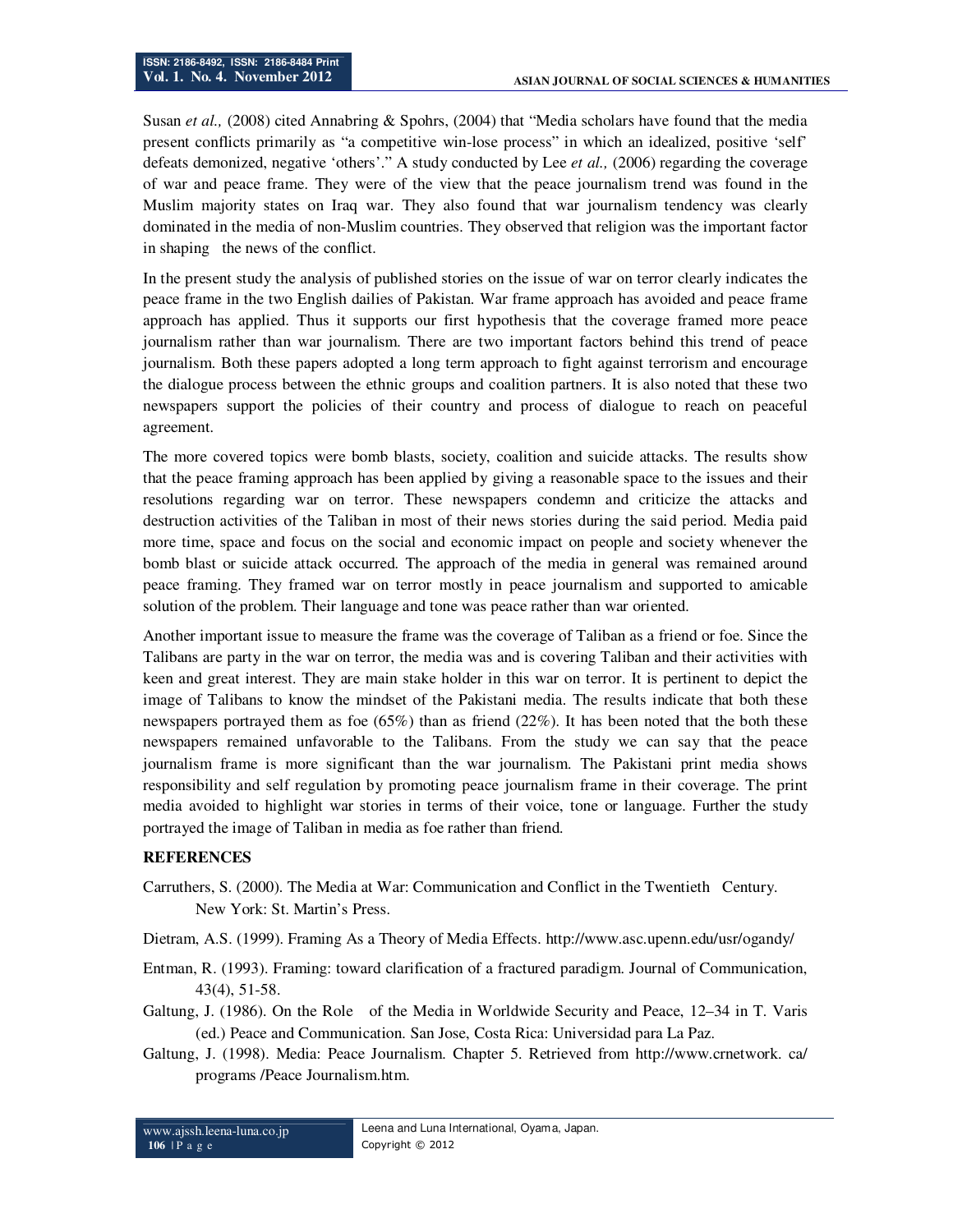- Galtung, J. (1998) Peace Journalism: What, Why, Who, How, When, Where', paper presented at the workshop 'What are Journalists For? TRANSCEND, Taplow Court, 3–6 September.
- Galtung, J. (2000). The task of peace journalism. Ethical Perspectives, 7.
- Galtung, J. (2006). Peace Journalism as an Ethical Challenge. Global Media Journal: Mediterranean Edition, 1, 2, 15.
- Jakobsen, P. V. (2000). Focus on the CNN Effect Misses the Point: the real media impact on conflict management is invisible and indirect. Journal of Peace Research 37(2), pp. 131-43.
- Lynch, J. (1998). The peace journalism option. Conflict and Peace Forums. Retrieved from http:// www. conflictandpeace.org/6pub/3pub.html.
- Lynch, J. (1999). What are journalists for? Conflict and Peace Forums. Retrieved from http://www. conflic tandpeace. org/6pub/2pub.html.
- Lynch, J. (2000). Using Conflict Analysis in Reporting. Conflict and Peace Forums. Retrieved from http://www.transnational.org/features/2000/LynchPar.html
- Lynch, J. (2001). Peace Journalism and the Construction of Truth. Media Development: The News Embargo on Iraq, 22-25.
- Lynch, J. (2003). Iraq: broadening the agenda. Retrieved from http://www.basicint. org/iraqconflict/ Pubs/ Discussion%20Papers/DS190203.htm.
- Lynch, J. (2007). A Course in Peace Journalism Conflict & Communication online, Vol. 6, No. 1 2007 www.cco.regener-online.de.
- Lynch, J. (2007). Peace journalism and its discontents conflict & communication online, Vol. 6, No. 2, 2007 www.cco.regener-online.de.
- Lee, S. and Maslog, C.C. (2005). 'Asian Conflicts and the Iraq War'. The International Communication Gazette Vol. 68 nos. 5–6.
- Lee, S.T. and Maslog, C.C. (2005). War or peace journalism? Asian Newspaper Coverage of Conflicts: Journal of Communication, 311-328.
- Lynch, J. and McGoldrick, A. (2005). Peace Journalism. Hawthorn
- Lynch, J. (2000). 17 Tips: What A Peace Journalist Would Try To Do. Retrieved from http://www. media channel org/originals/warandpeace2.shtml.
- Lynch, J. and McGoldrick, A. (2005). Peace journalism in the Holy Land. Media Development, Vol. 52 Issue 1, p47-49.
- McGoldrick, A. and Lynch, J. (2000). Peace journalism How to do it. Retrieved from http://transcend.org/
- Mia, V. (2006). Swedish Correspondents View the Challenges for Peace and Conflict Journalism in Palestine and Israel.
- Nhung, B. (2005). War/ Peace Journalism Approach in Vietnamese Online Media Coverage of South China Sea Dispute. An MA Thesis submitted in Örebro University. www.oru.divaportal.org/smash/ get/ diva2:528572/FULLTEXT02
- Paul, D. and Kuypers, J. (2010). Doing News Framing Analysis: Empirical and Theoretical Perspectives. Retrieved from books.google.com.pk/books?isbn=0415992354

Peace journalism www.waccglobal.org/../no-nonsense-guides7Peacejournalism .pdf

Siraj, S.A. (2007).War or Peace Journalism in Elite US Newspapers: Exploring News Framing in Pakistan-India Conflict www.issi.org.pk/ss